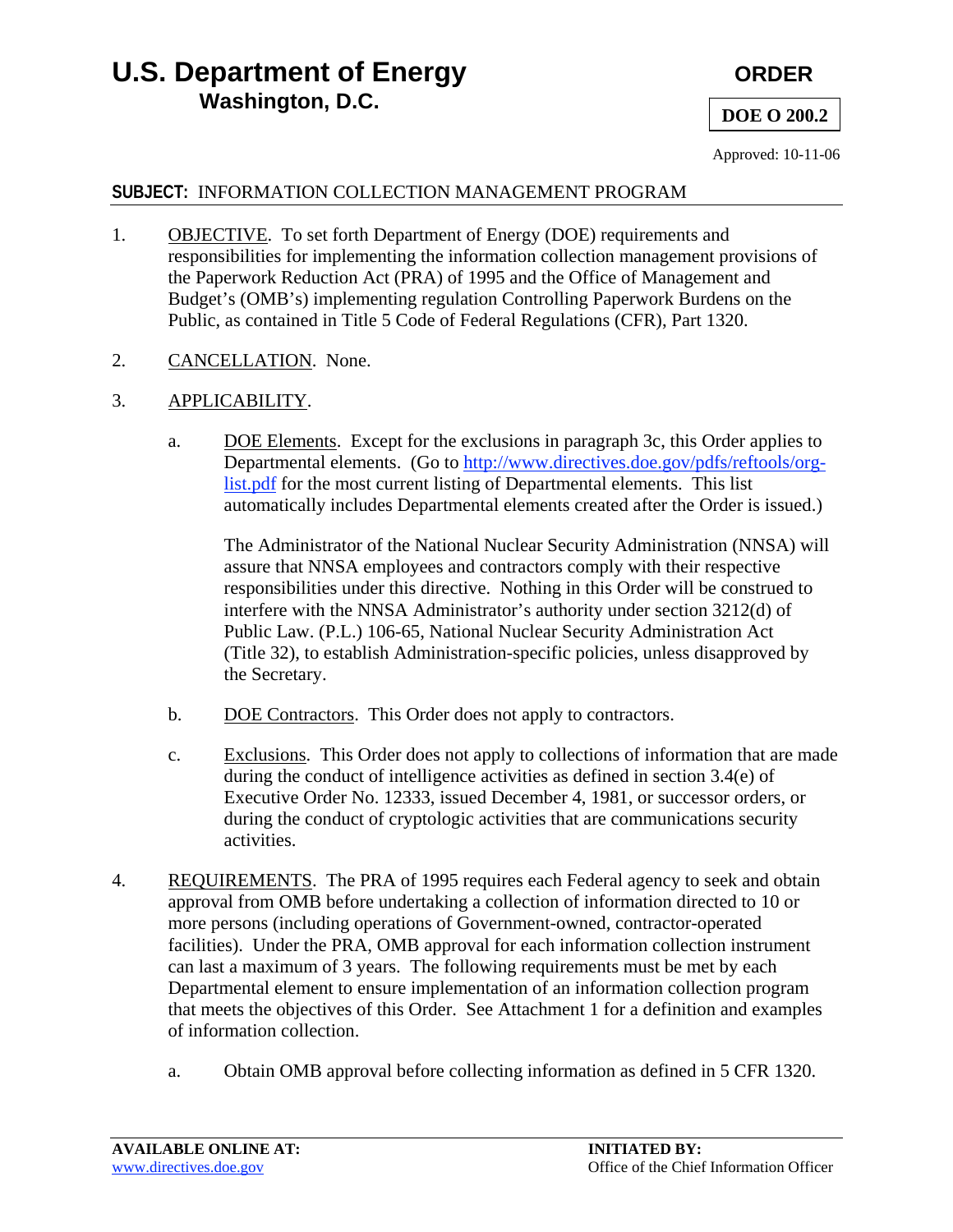- b. Ensure that the information collected is the minimum amount necessary for the proper performance of DOE and its missions, does not duplicate information available elsewhere unnecessarily, and maximizes the usefulness of information.
- c. Minimize the burden of the collection of information on those who are to respond, including through the use of appropriate automated, electronic, mechanical, or other technological collection techniques or other forms of information technology (e.g., permitting electronic submission of responses).
- d. Evaluate information collection activities on an ongoing basis, at a minimum annually, to determine where the number of respondents/responses and burden hours can be reduced or eliminated (e.g., by collecting information less frequently, consolidating report instruments, or eliminating the collection in its entirety).
- e. Coordinate with the Office of the Chief Information Officer (OCIO) to develop and submit input for DOE's comprehensive report in response to OMB's Annual Data Call for the Information Collection Budget (ICB).

### 5. RESPONSIBILITIES.

- a. DOE Chief Information Officer, through the Departmental Records Officer.
	- (1) Develops and administers DOE policies and directives related to the requirements of the Information Collection Management Program.
	- (2) Provides overall leadership and management of the DOE Information Collection Management Program as required by Federal laws, Executive orders, regulations, DOE directives, and Departmentally-established or -accepted standards.
	- (3) Provides consultative services concerning the management and implementation of the Information Collection Management Program, as needed, including assistance to process unplanned and emergency information collection requests.
	- (4) Serves as the DOE liaison with DOE elements, OMB, other Federal agencies, and the public sector for issues concerning day-to-day communications and operations related to the information collection management program.
	- (5) Serves as the DOE Paperwork Reduction Act Clearance Officer, and coordinates, reviews, and finalizes input from DOE elements to prepare the annual information collection budget submission to OMB and other special initiatives as determined by OMB.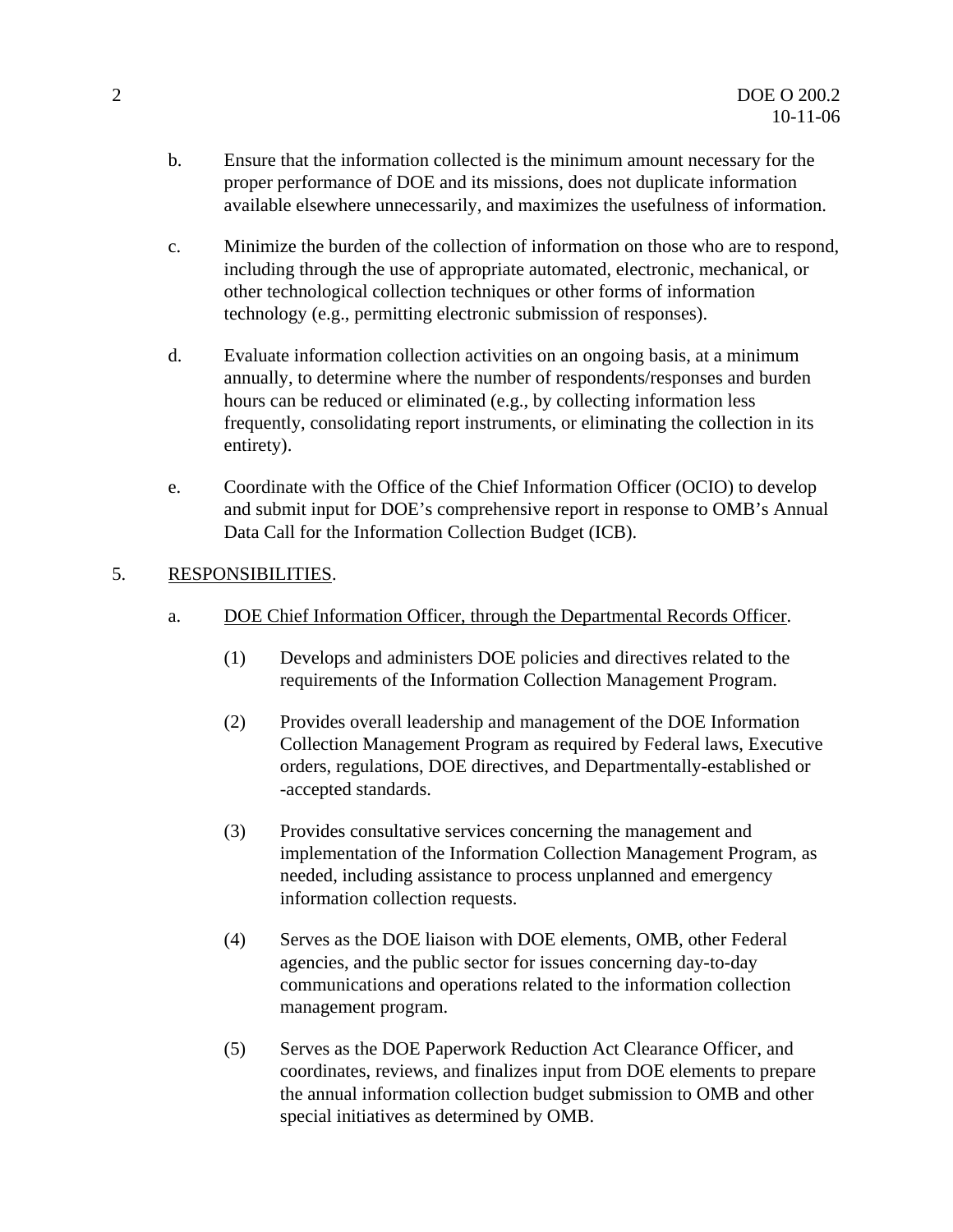$\overline{a}$ 

- b. Administrator, Energy Information Administration.
	- (1) Manages and implements an information collection management program for energy and statistical information collections.<sup>[∗](#page-2-0)</sup>
	- (2) Provides to the (OCIO) on an annual basis input in accordance with OMB's Information Collection Budget Bulletin.
- c. Heads of DOE Elements.
	- (1) Establish, implement, and sustain information collection management programs within their respective organizations to ensure that all information collections subject to Paperwork Reduction Act requirements are formally submitted to OCIO for review and are approved by OMB before initiating the collection instrument, record keeping requirement, and/or third-party disclosure of information in accordance with the requirements of all Federal laws and regulations, DOE directives, and accepted external standards and authoritative issuances.
	- (2) Provide resources to support information collection management programs within their respective organizations, and appoint seniorlevel Information Collection Clearance Managers (ICCMs) having policy oversight and signature authority for Headquarters and program field site information collections under their cognizance. The ICCM will approve information collection requests before they are submitted to OCIO for review and formal submission to OMB and will serve as the program liaison with the DOE Paperwork Reduction Act Clearance Officer.
	- (3) Provide names and contact information for the designated ICCMs to the DOE Paperwork Reduction Act Clearance Officer.
	- (4) Maintain documentation of actions related to information collection management activities in accordance with Federal laws, regulations, and DOE directives governing recordkeeping requirements.

<span id="page-2-0"></span><sup>∗</sup> The Department of Energy Organization Act (P.L. 95-91, Section 205) provides the administrator of the Energy Information Administration with specific responsibilities and authorities for the collection and analysis of energy information. Section 205(d) states in part that "the Administrator shall not be required to obtain the approval of any other officer or employee of the Department in connection with the collection or analysis of energy information; nor shall the Administrator be required, prior to publication, to obtain the approval of any other officer or employee of the United States with respect to the substance of any statistical or forecasting technical report which he has prepared in accordance with law."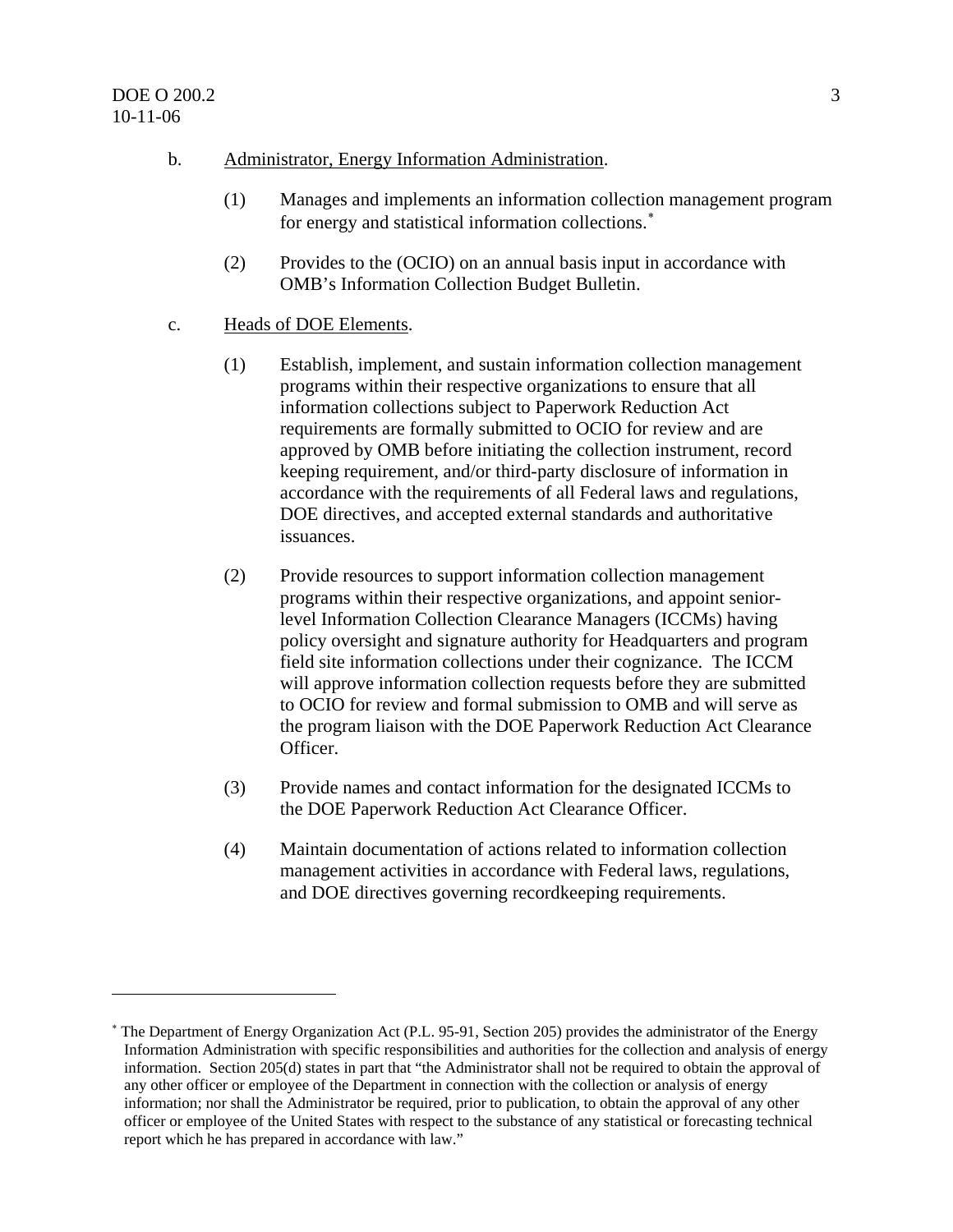- d. Information Collection Clearance Managers. ICCMs are responsible for the following program activities supporting the DOE Information Collection Management Program.
	- (1) Coordinate information collection management programs within their respective organizations to ensure compliance with this Order.
	- (2) Conduct only information collections that have been reviewed by OCIO and approved by OMB. Typically, based on empirical data, the OCIO review will require approximately two weeks.
	- (3) Identify, review, and submit to OCIO information collections sponsored by their respective organizations. Reviews conducted by ICCM's must meet the requirements of 5 CFR 1320.
	- (4) Ensure that information collection requests to be submitted to OCIO (for formal submission to OMB) include:
		- (a) a completed OMB 83-I, Paperwork Reduction Act Submission, signed by ICCM (in block 19) to certify that the information collections covered by this request comply with 5 CFR 1320;
		- (b) an OMB 83-I Supporting Statement;
		- (c) the instruments used to collect information and any associated manuals, guides, letters, or instructions sent to or used by the public;
		- (d) the published Federal Register Notices, any public comments received, and DOE's response to the comments; and
		- (e) copies of the relevant statutes and regulations.
	- (5) Approve information collection requests before they are submitted to OCIO for review and formal submission to OMB.
	- (6) Serve as the program liaison with the DOE Paperwork Reduction Act Clearance Officer.
	- (7) Assess information collection management activities and methods to streamline or reduce information collection burden hours.
	- (8) [Create, maintain, and preserve information collection management and](http://cio.doe.gov/RBManagement/Records/records.html)  [information collection budget records in accordance with DOE](http://cio.doe.gov/RBManagement/Records/records.html)  [Records Schedules.](http://cio.doe.gov/RBManagement/Records/records.html)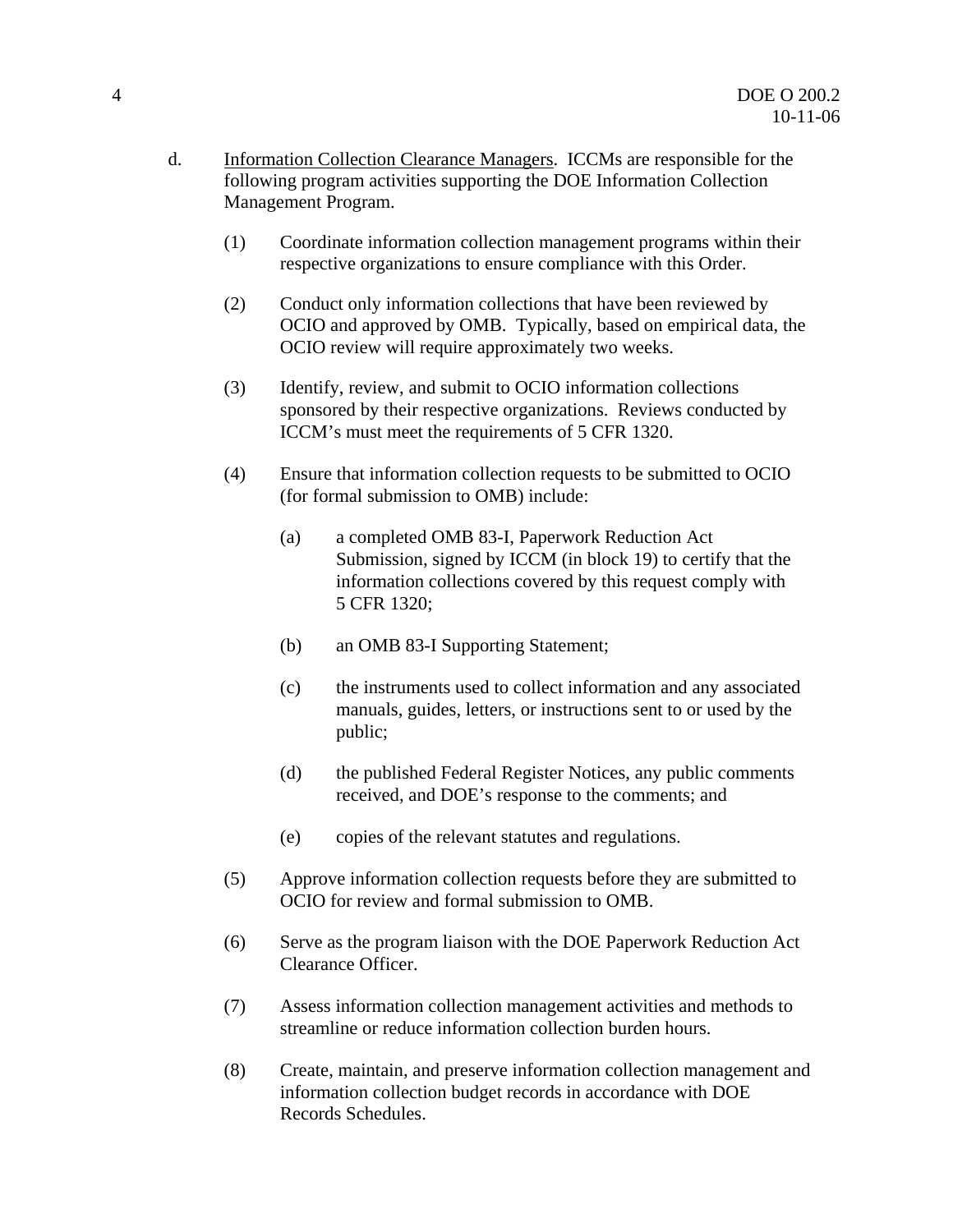- (9) Provide input to the DOE Paperwork Reduction Act Clearance Officer concerning initiatives to reduce or streamline information collection activities as required for the annual information collection budget submission to OMB.
- e. Office of General Counsel.
	- (1) Notifies the DOE Paperwork Reduction Act Clearance Officer concerning proposed and revised rulemakings to ensure PRA requirements are being met.
	- (2) Coordinates and approves the DOE Federal Register Notices and reviews all notices for legal requirements before publication in the Federal Register.
- 6. DEFINITIONS. See Attachment 1. Also, reference the Paperwork Reduction Act of 1995 and Title 5, Code of Federal Regulations, Part 1320.
- 7. REFERENCES. The references listed below provide additional clarifications and/or requirements for the DOE Information Collection Management Program.
	- a. Controlling Paperwork Burdens on the Public (Title 5 CFR, Part 1320).
	- b. P.L. 104-106, Information Technology Management Reform Act of 1996, Division E).
	- c. Nara-approved DOE administrative, programmatic, and site-specific records disposition schedules.
	- d. P.L. 106-65, National Nuclear Security Administration Act (Title 32), as amended.
	- e. P.L. 104-13, Paperwork Reduction Act (44 U.S.C. Chapter 35).
	- f. P.L. 93-579, Privacy Act (5 U.S.C. 552a).
	- g. Records management section of the DOE Chief Information Officer Web site ([http://cio.doe.gov/RBManagement/Records/records.html\)](http://cio.doe.gov/RBManagement/Records/records.html).
- 8. CONTACT. Questions concerning this Order should be addressed to the Office of the Chief Information Officer, Records Management Division, at 301-903-8673.
- BY ORDER OF THE SECRETARY OF ENERGY:

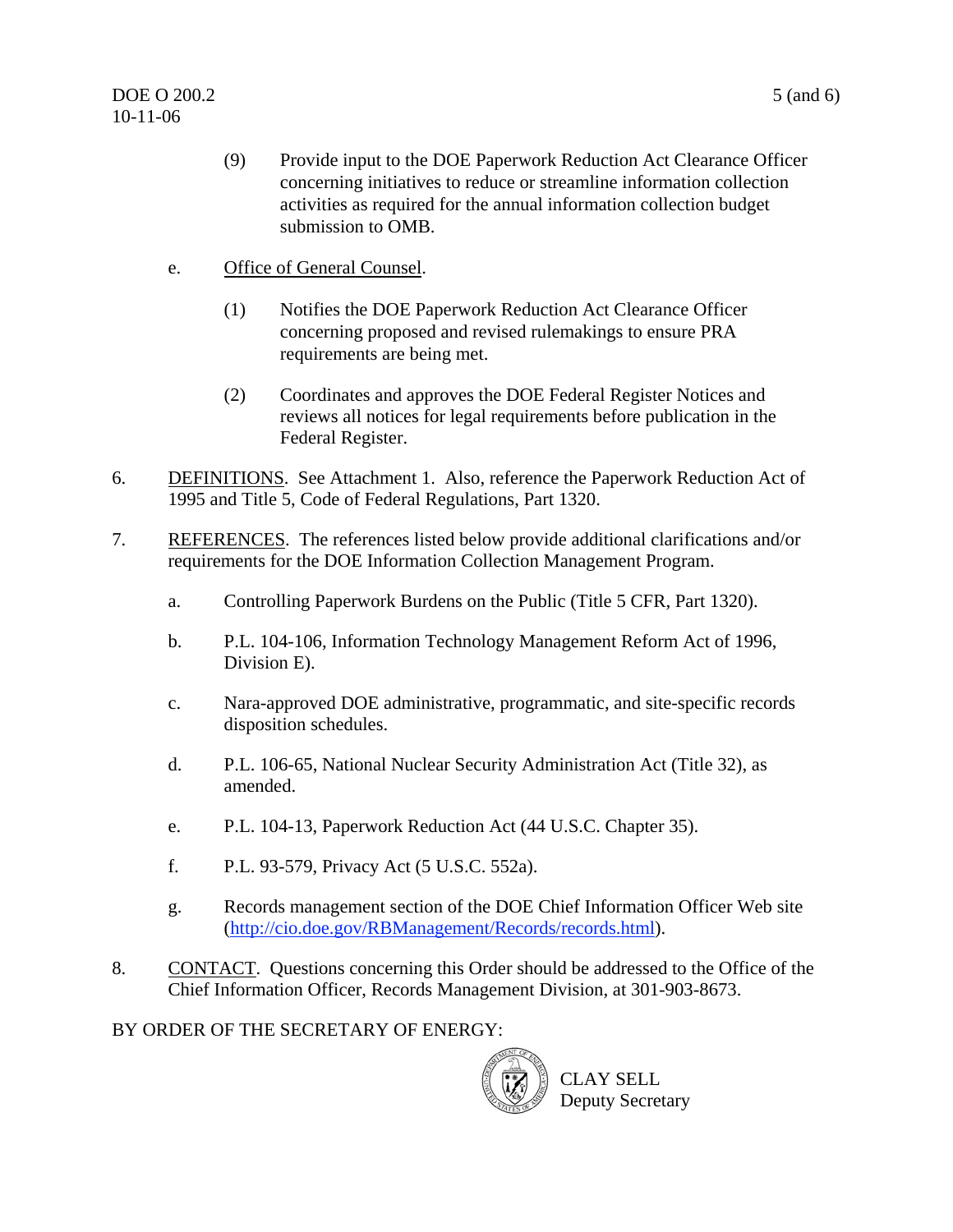DOE O 200.2 Attachment 1

### **DEFINITIONS**

Collection of Information. The PRA defines the collection of information as the obtaining, causing to be obtained, soliciting, or requiring the disclosure to third parties or the public, of facts or opinions by or for an agency, regardless of form or format, calling for either; (1) answers to identical questions posed to, or identical reporting or recordkeeping requirements imposed on, ten or more persons, other than agencies, instrumentalities (part of the Federal Government created by Congress through legislation), or employees of the United States; or (2) answers to questions posed to agencies, instrumentalities (part of the Federal Government created by Congress through legislation), or employees of the United States which are to be used for general statistical purposes.

Title 5 CFR 1320.3, further defines collection of information, as obtaining, causing to be obtained, soliciting or requiring a disclosure to an agency, third parties or the public information described above, in any format. Typical information includes financial loan applications, job applications, questionnaires, compliance reports, and business records, which are not required under a Federal procurement contract. Information pursuant to Federal procurement contracts are generally required and submitted on forms that have been approved by OMB. The Federal Acquisition Regulations (FAR) requiring information under the PRA are listed in FAR 1.106.

Except as provided in §1320.4, collection of information means the obtaining, causing to be obtained, soliciting, or requiring the disclosure to an agency, third parties or the public of information by or for an agency by means of identical questions posed to, or identical reporting, recordkeeping, or disclosure requirements imposed on, ten or more persons, whether such collection of information is mandatory, voluntary, or required to obtain or retain a benefit. Collection of information includes any requirement or request for persons to obtain, maintain, retain, report, or publicly disclose information. As used in this Part, collection of information refers to the act of collecting or disclosing information, to the information to be collected or disclosed, to a plan and/or an instrument calling for the collection or disclosure of information, or any of these, as appropriate.

A collection of information may be in any form or format, including the use of report forms; application forms; schedules; questionnaires; surveys; reporting or recordkeeping requirements; contracts; agreements; policy statements; plans; rules or regulations; planning requirements; circulars; directives; instructions; bulletins; requests for proposal or other procurement requirements; interview guides; oral communications; posting, notification, labeling, or similar disclosure requirements; telegraphic or telephonic requests; automated, electronic, mechanical, or other technological collection techniques; standard questionnaires used to monitor compliance with agency requirements; or any other techniques or technological methods used to monitor compliance with agency requirements. A collection of information either implicitly or explicitly may include related collection of information requirements.

Requirements by an agency for a person to obtain or compile information for the purpose of disclosure to members of the public or the public at large, through posting, notification, labeling or similar disclosure requirements constitute the collection of information whenever the same